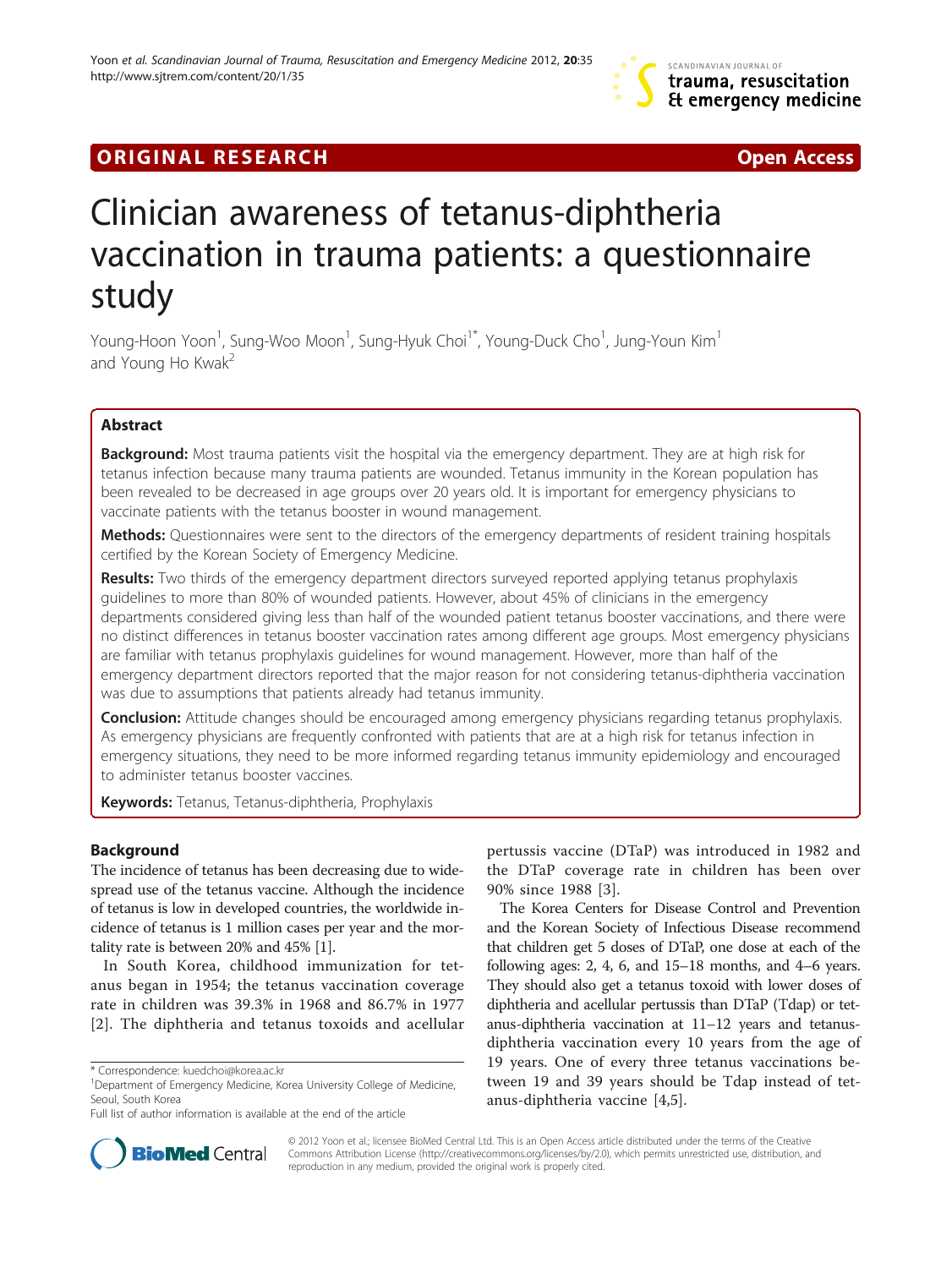Because immunity to tetanus decreases over time, the Centers for Diseases Control and Prevention (CDC) recommends that adults receive booster vaccines every 10 years [\[6\]](#page-3-0). However, the tetanus booster vaccine was not launched in South Korea until 2004, and is still not widely used due to lack of awareness. Korean emergency physicians (EPs) are expected to follow the CDC recommendation of tetanus prophylaxis in wound management; the CDC recommends that even adult patients with clean minor wounds should receive tetanus-diphtheria vaccinations if their last booster was over 10 years prior [[7\]](#page-3-0).

Currently, the tetanus immunity in the Korean population has been revealed to be decreased in age groups over 20 years old and only 10% of Koreans over 40 years old have tetanus antibody levels over 0.1 IU/mL [[8\]](#page-3-0). Tetanus cases nearly disappeared in South Korea in the 1980s and 1990s. However, there have been about 10 tetanus cases per year since 2000 [[9\]](#page-3-0).

Most trauma patients visit the hospital via the emergency department (ED). They are at high risk for tetanus infection because many trauma patients are wounded. It is important for clinicians to vaccinate patients with the tetanus booster after obtaining tetanus vaccination histories. We investigated EPs' awareness of the need for tetanus-diphtheria vaccination of trauma patients.

# Methods

Questionnaires were developed and sent to the directors of the EDs of the resident training hospital certified by the Korean Society of Emergency Medicine. The questionnaires consisted of 9 questions and were distributed to all of the EDs nationwide and received from June 2011 to July 2011. The data were analyzed using a Microsoft Excel spreadsheet (Microsoft, Redmond, WA, USA).

# Results

A total of 64 ED directors completed questionnaires among the 95 hospitals surveyed. The response rate was 65%. The contents of the questionnaires and results are shown in the tables. The characteristics of the hospitals from which directors responded are shown in Table 1. About half responded that trauma cases accounted for more than 15% of all ED visits. Most trauma patients were young males. Table 2 illustrates the current status of tetanus prophylaxis in Korean EDs. Two thirds of the EDs surveyed reported applying tetanus prophylaxis guidelines to wound management of more than 80% of trauma patients. However, about 45% of EPs considered giving tetanus booster vaccinations to less than half of the wounded patients and there were no differences in tetanus booster rates among different age groups. The reasons for not considering administration of tetanusdiphtheria vaccine to wounded patients are shown in Table [3](#page-2-0). Most of the EPs were familiar with tetanus

#### Table 1 Characteristics of Korean emergency departments

| Total number of responding EDs/ total<br>number of EDs sent questionnaire (%) | Annual number of patient<br>visits |
|-------------------------------------------------------------------------------|------------------------------------|
| 64/95 (65)                                                                    | $42242.2 + 18633.7$                |
| Trauma patients as percentage of<br>total ED patients                         | Frequency of response (%)          |
| $< 5\%$                                                                       | 0(0)                               |
| 5-10%                                                                         | 7(10.9)                            |
| 10-15%                                                                        | 27 (42.2)                          |
| >15%                                                                          | 30(46.9)                           |
| Male to female ratio for trauma patients                                      | Frequency of response (%)          |
| $Male = Female$                                                               | 14 (21.9)                          |
| Male $>$ Female                                                               | 50 (78.1)                          |
| Male $<$ Female                                                               | 0(0)                               |
| Most common age group of trauma<br>patients (years)                           | Frequency of response (%)          |
| $10 - 25$                                                                     | 4(6.3)                             |
| 26-40                                                                         | 47 (73.4)                          |
| 41-54                                                                         | 8(12.5)                            |
| >55                                                                           | 5(7.8)                             |

ED emergency department.

prophylaxis guidelines for wound management. However, more than half of the ED directors reported that the major reason for not considering tetanus-diphtheria vaccination was the assumption that patients already had tetanus immunity. Only 35.3% of ED directors reported that the major reason for not using tetanus-diphtheria vaccine is

# Table 2 Current status of tetanus prophylaxis in Korean emergency departments

| What percentage of clinicians in your<br>department applies tetanus prophylaxis<br>guidelines in wound management? | <b>Frequency of</b><br>response (%) |  |
|--------------------------------------------------------------------------------------------------------------------|-------------------------------------|--|
| $< 20\%$                                                                                                           | 3(4.7)                              |  |
| 20-50%                                                                                                             | 8(12.5)                             |  |
| 50-80%                                                                                                             | 12 (18.8)                           |  |
| $>80\%$                                                                                                            | 41 (64.1)                           |  |
| What percentage of wounded patients receives<br>tetanus-diphtheria vaccine?                                        | Frequency of response<br>$(\% )$    |  |
| 10-20%                                                                                                             | 7(10.9)                             |  |
| 20-30%                                                                                                             | 8(12.5)                             |  |
| 30-50%                                                                                                             | 14 (21.9)                           |  |
| >50%                                                                                                               | 35 (54.7)                           |  |
| What is the most common age group that<br>your clinicians consider for tetanus-diphtheria<br>vaccination? (years)  | Frequency of response<br>$(\% )$    |  |
| $10 - 25$                                                                                                          | 2(3.1)                              |  |
| $26 - 40$                                                                                                          | 23 (35.9)                           |  |
| 41–54                                                                                                              | 24 (37.5)                           |  |
| >55                                                                                                                | 15 (23.4)                           |  |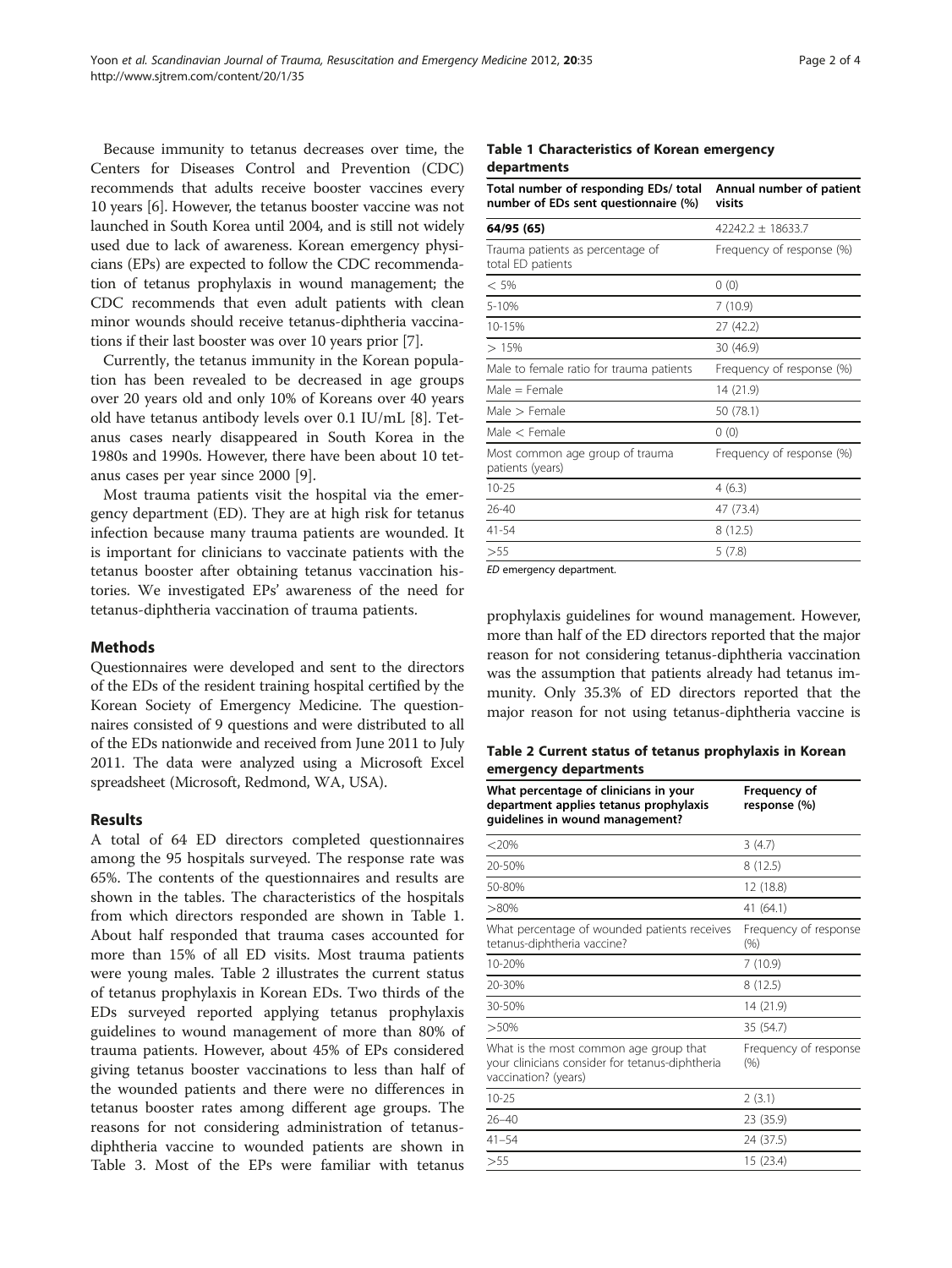#### <span id="page-2-0"></span>Table 3 Reasons for not considering tetanus-diphtheria vaccination in wounded patients

| Why don't your clinicians consider administering<br>tetanus-diphtheria vaccine to wounded patients? | Frequency of<br>response (%) |
|-----------------------------------------------------------------------------------------------------|------------------------------|
| They do not know the tetanus prophylaxis guidelines                                                 | $\left($                     |
| They assume that the patient has tetanus immunity                                                   | 20 (58.8)                    |
| Refusal by the patient                                                                              | 12(35.3)                     |
| The ED does not provide tetanus vaccination                                                         | 2(5.9)                       |
| Why do you think patients refuse tetanus-<br>diphtheria vaccination?                                | Frequency of<br>response (%) |
| Lack of understanding about tetanus                                                                 | 18 (34.0)                    |
| Price                                                                                               | 35 (66.0)                    |
|                                                                                                     |                              |

ED emergency department.

patient refusal. If a patient were to refuse the tetanusdiphtheria vaccination, the reason was the price of the vaccine rather than patient lack of understanding.

## **Discussion**

Due to recent widespread immunization programs, the majority of tetanus patients in developed countries are elderly. Since the 1990s, the annual incidence of tetanus in the United States has been about 40 cases per year. Most cases of tetanus occur among adults with inadequate or unknown tetanus vaccination histories [\[10-12](#page-3-0)]. In Sweden, about 100 cases of tetanus were reported per year until the 1950s. The incidence has declined since the 1960s and the average annual incidence in the 1990s was fewer than 10 cases [\[13](#page-3-0)]. Germany's history of tetanus prevalence is similar to Sweden's [[14](#page-3-0)].

As people age, tetanus immunity decreases. Stark et al. [[14](#page-3-0)] reported that only 56% of people over 50 years of age in Germany have tetanus immunity. About 50% of Americans over 60 years of age have tetanus immunity, while only 27.8% of those over 70 years of age have immunity [[12,15](#page-3-0)]. 80% of Swedish people less than 50 years of age had tetanus immunity, but again, only 27.8% of those older than 70 years of age had immunity [\[16\]](#page-3-0).

In South Korea, the number of tetanus and infantile tetanus patients has also decreased remarkably, as the DTaP vaccination coverage rate in children has been over 90% since 1988 [[3](#page-3-0)]. The Korea Centers for Disease Control and Prevention reported that the annual incidence of tetanus nearly disappeared in South Korea from 1980 to 2000; however, there have been about 10 tetanus cases per year since 2000 [[9\]](#page-3-0). Shin et al. reported a total of 17 cases in a single 900-bed hospital over the course of 21 months. Although most of the patients were advanced in age, quite a few young adults, including a pregnant woman in her 20s, were also afflicted [\[17](#page-3-0)]. This epidemiologic feature is different from that of other developed countries. The tetanus immunity of Koreans is decreased in patients over 20 years of age, and only 10% of Koreans over 40 years old have tetanus antibody levels over 0.1 IU/mL [[8](#page-3-0)]. This situation may be due to the late launch and relatively limited use of the tetanusdiphtheria vaccine in South Korea.

Tetanus prophylaxis in wound management is a major issue for EPs. According to tetanus prophylaxis wound management protocols, even patients with clean minor wounds should receive tetanus-diphtheria vaccinations if their last boosters were over 10 years prior [[7](#page-3-0)]. Although Korean EPs are well informed regarding tetanus prophylaxis guidelines in wounded patients, tetanus-diphtheria booster vaccination rates have remained low and the EPs did not seem to consider differences in tetanus immunity according to age. This may be due to clinicians' lack of awareness regarding the epidemiology of tetanus immunity.

The tetanus-diphtheria vaccine is safe and has fewer side effects than the DTaP vaccine when given as a booster. Possible side effects include fever, fatigue, headache, and lymphadenopathy. However, these side effects subside spontaneously within 2 or 3 days [[18](#page-3-0)]. Factors that contribute to adverse reactions are age of the subject, route and method of injection, tetanus antitoxin levels prior to vaccination, and the presence of adjuvant [[19-23](#page-3-0)]. The side effects of tetanus-diphtheria vaccination were previously studied in Koreans, and no major adverse reactions were reported [\[24\]](#page-3-0).

Nevertheless, it may cause side effects and redundant costs to give patients with sufficient immunity a tetanus vaccination. EPs can obtain a tetanus vaccination history from patients themselves. However, this could be unreliable in some cases because patients do not always accurately recall their vaccination history. In addition, there is no system for hospitals and patients to assess their personal immunization records in South Korea. To solve such problems, Hatamabadi et al. has suggested that the use of point-of-care testing (POCT) such as the Tétanos Quick Stick (TQS; Nephrotek Laboratory, Rungis, France) could assess vaccination status more accurately than a structured medical interview [\[25\]](#page-3-0).

Concerning the current status of tetanus prophylaxis in Korean EDs and the epidemiology of tetanus immunity, attitude changes on the part of clinicians should be urged and the promotion of tetanus immunity should be encouraged. Associated societies should provide ongoing member awareness campaigns on tetanus epidemiology for clinicians.

The South Korean government partially covers the cost of vaccinations in infants and children. However, adult patients have to cover the entire cost of tetanusdiphtheria vaccinations. This study showed that the reason for refusal of tetanus-diphtheria vaccination is price rather than lack of understanding. Thus, it can be concluded that if the government were to cover the cost of tetanus-diphtheria booster vaccinations, the vaccination rate would increase. Also, if patients were more informed